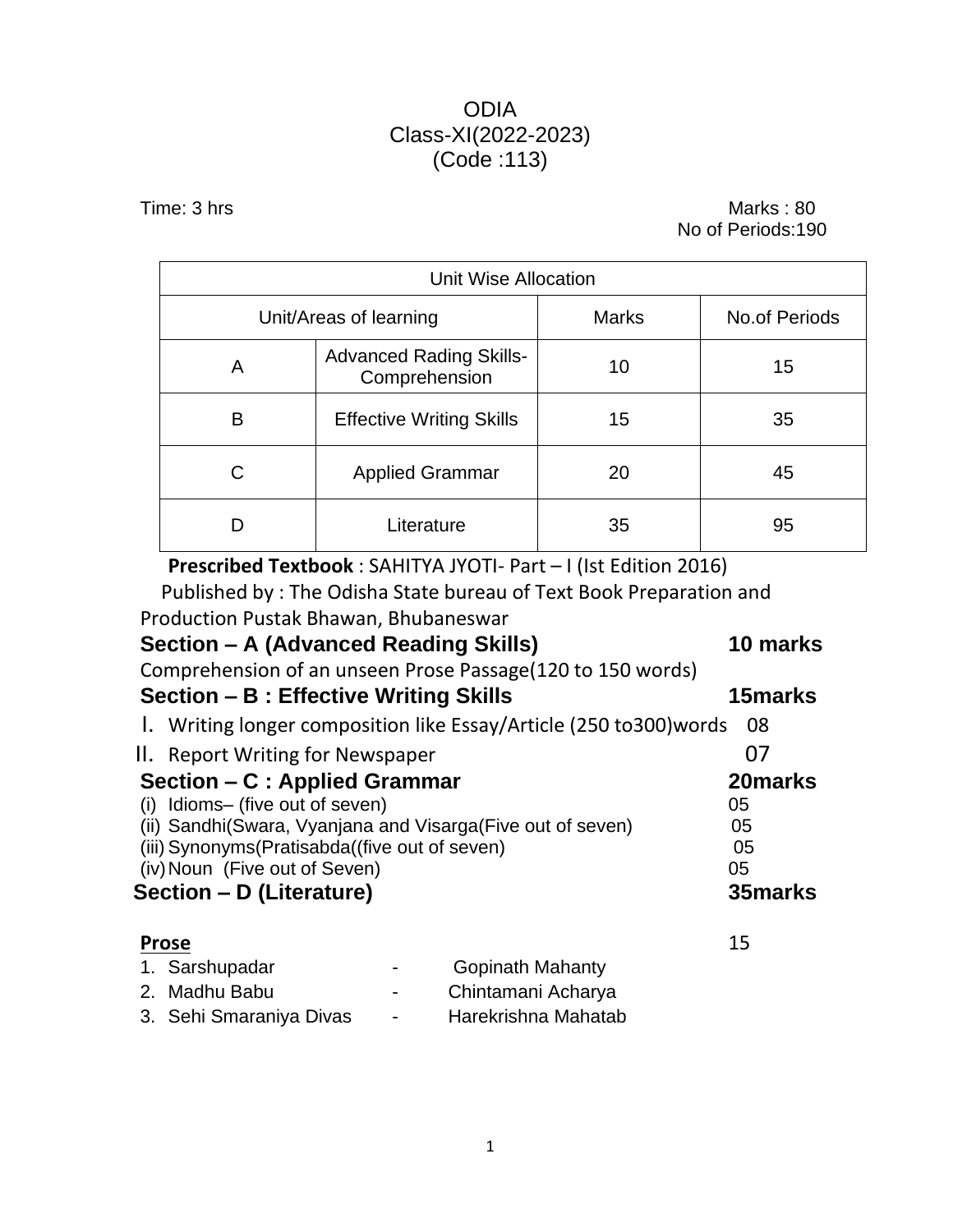## **Poetry** 15

| 1. Sahada Brukshya | $\sim$           | Sarala Das      |
|--------------------|------------------|-----------------|
| 2. Shapa Mochana   | $\sim$           | Jagannath Das   |
| 3. Himakala        | $\sim$           | Dinakrushna Das |
| 4. Mitrata         | $\sim$ 100 $\mu$ | Upendra Bhanja  |
|                    |                  |                 |

# **One Act Play 5**

1. Atyacharita- Pranabandhu Kar

2. Bhalu Upadraba- Bijaya Mishra

# Design of Question Paper

| Section $- A$                       |        |                    |                    |
|-------------------------------------|--------|--------------------|--------------------|
| Q1. Comprehension                   |        |                    | $5 \times 2 = 10$  |
| Section – B                         |        |                    |                    |
| Q2. Essay/Article(250 to 300 words) |        |                    | $1 \times 8 = 08$  |
| Q3. Report Writing for News paper   |        |                    | $1 \times 7 = 07$  |
| $Section - C$                       |        |                    |                    |
| Q4. Grammar                         |        |                    | $10x 1 = 10$       |
| Q5. Grammar                         |        |                    | $10x = 10$         |
| Section - D                         |        |                    |                    |
| Q6. Explanation                     | Prose  |                    | $1 \times 5 = 05$  |
| Q7. Short Questions-                | Prose  |                    | $3 \times 2 = 06$  |
| Q8. MCQ                             | Prose  |                    | $4 \times 1 = 04'$ |
| Q9. Explanation                     | Poetry |                    | $1 \times 5 = 05$  |
| Q10. Short Questions-               | Poetry |                    | $3 \times 2 = 06$  |
| Q.11 MCQ                            | Poetry |                    | $4 \times 1 = 04$  |
| Q.12 Non-detailed                   |        |                    | $1x 5 = 05$        |
|                                     |        | <b>Total Marks</b> | 80                 |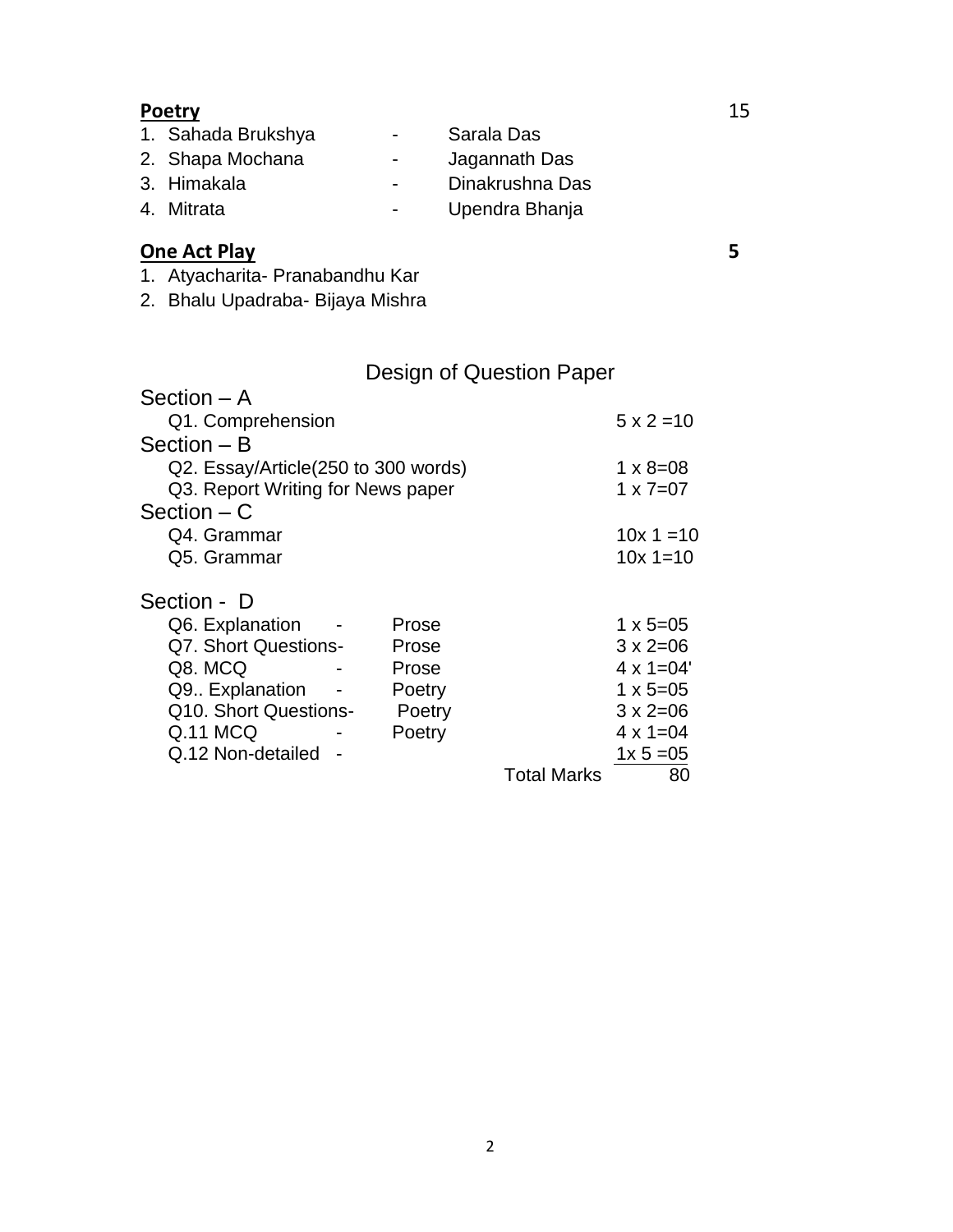# BLUE PRINT CLASS – XI

| <b>Skill</b> | <b>Marks</b><br>allotted | $L.A - I$<br>$(7&8$ 8 marks) | $L.A - II$<br>(5marks)         | S.A<br>(2marks)           | V.S.A<br>$(1$ mark $)$ | Total<br><b>Marks</b> |
|--------------|--------------------------|------------------------------|--------------------------------|---------------------------|------------------------|-----------------------|
| Reading      | 10                       |                              |                                | Q1(5 x2)                  |                        | 10                    |
| Writing      | 15                       | Q2(1x8)<br>Q3(1x7)           |                                |                           |                        | 15                    |
| Grammar      | 20                       |                              |                                |                           | Q4(10x1)<br>Q5(10x1)   | 20                    |
| Literature   | 35                       |                              | Q6(1x5)<br>Q9(1x5)<br>Q12(1x5) | Q7(3 x2)<br>Q10<br>(3x 2) | Q8(4x1)<br>Q11(4x1)    | 35                    |

Total Marks - 80

| Easy – Remembering question                             | $\sim$                   | <b>20%</b> |
|---------------------------------------------------------|--------------------------|------------|
| Average – Understanding and Application                 |                          | 50%        |
| Analyzing                                               | $\overline{\phantom{0}}$ | 20%        |
| Difficult – Higher order thinking, evaluating, creating | $\sim$                   | 10%        |
|                                                         |                          |            |

Question Wise break up

| Type of   | Marks per   | <b>Question No</b> | <b>Total No of</b> | <b>Total</b> |
|-----------|-------------|--------------------|--------------------|--------------|
| Question  | question    |                    | question           | <b>Marks</b> |
| $L.A - 1$ | $8 + 7$     | Q <sub>2</sub>     |                    | 15           |
|           |             | Q <sub>3</sub>     |                    |              |
| $L.A-II$  | $5 + 5 + 5$ | Q6,Q9,Q12          | 3                  | 15           |
| S.A       | $10+6+6$    | Q1, Q7, Q10        | 3                  | 22           |
| V.S.A     | $20+4+4$    | Q4, Q5, Q8, Q11    |                    | 28           |
|           | 80          | 12                 | 12                 | 80           |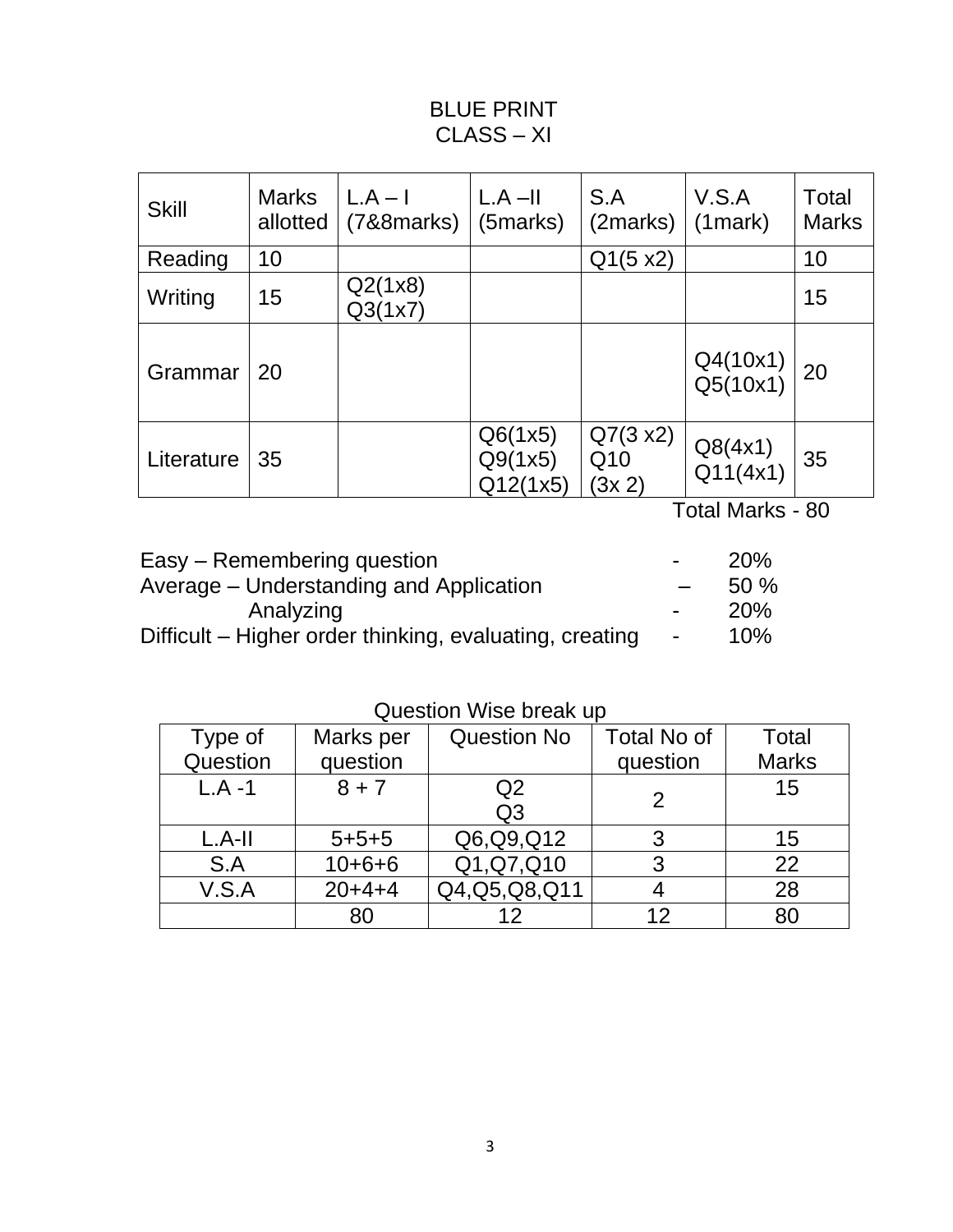### **Internal Assessment 20marks**

5 marks for Listening Skill 5 marks for speaking Skill 10 marks for Project

## Guidelines for Assessment in Listening and Speaking Skills

Teacher may create their own material for assessing the Listening and speaking skills.

#### Paramateres for Assessment

The Listening and speaking skills are to be assessed on the following parameter

- 1. Interactive Competence(Relevance to the topic)
- 2. Fluency
- 3. Pronunciation
- 4. Language(Accuracy and vocabulary)

#### Schedule

- The practice of listening and speaking skills should be done throughout the academic year.
- The final assessment of the skills is to be as per the convenience and schedule of the school.

#### Record Keeping

The record of the activities done and the marks given must be kept for any random checking by the Board.

(Weightage will be taken out of 20marks)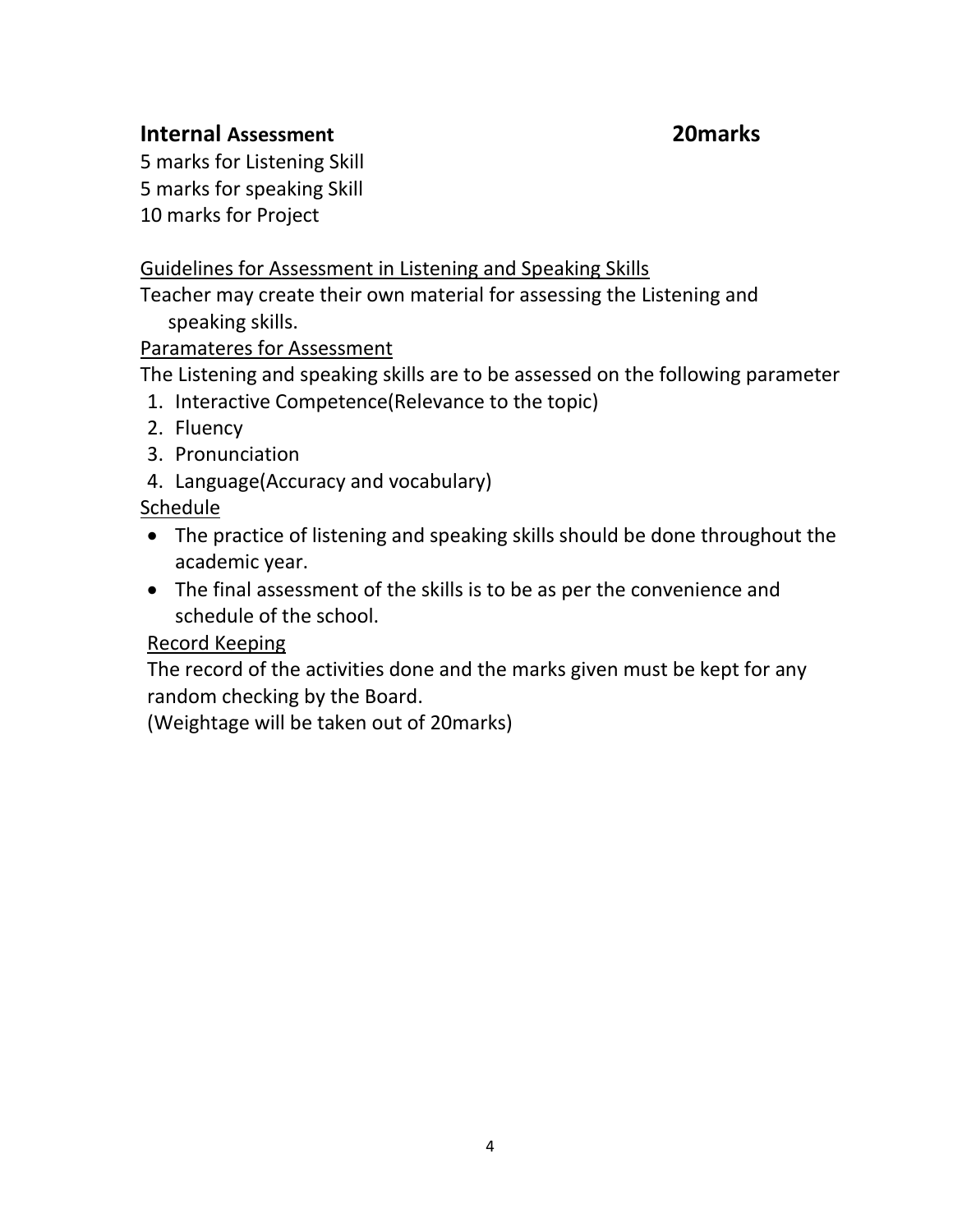## ODIA Class-XII(2022-23) (Code :113)

Time: 3 hrs Marks : 80

No.of Periods:190

| Unit Wise Allocation |                                                 |              |                      |  |  |
|----------------------|-------------------------------------------------|--------------|----------------------|--|--|
|                      | Unit/Areas of learning                          | <b>Marks</b> | <b>No.of Periods</b> |  |  |
| Α                    | <b>Advanced Rading Skills-</b><br>Comprehension | 10           | 15                   |  |  |
| В                    | <b>Effective Writing Skills</b>                 | 15           | 35                   |  |  |
| C                    | <b>Applied Grammar</b>                          | 20           | 45                   |  |  |
|                      | Literature                                      | 35           | 95                   |  |  |

Prescribed Textbook : Sahitya Jyoti - Part - II (Ist Edition 2017) Published by : The Odisha State bureau of Text Book Preparation and

Pustak Bhawan, Bhubaneswar

| Section - A (Advanced Reading Skills)                            | 10marks  |
|------------------------------------------------------------------|----------|
| Unseen passage(120 - 150 words) for Reading/Comprehension        |          |
| followed by 5 questions.                                         |          |
| Section $- B :$ Effective Writing Skills                         | 15marks  |
| 1. Essay on current Topics (250 to 300 words) (one out of three) | 08       |
| 2. Apllication(official)(one out of two)                         | 07       |
| Section – C: Applied Grammar                                     | 20marks  |
| 1. Antonyms (five out of seven)                                  | 05       |
| 2. Similar words with different meanings (five out of seven)     | 05       |
| 3. Correction of errors in words (five out of seven)             | 05       |
| 4. Answer in one word(five out of seven)                         | 05       |
| Section - D Literature                                           | 35 marks |
|                                                                  |          |

| <b>Prose:</b>                                                   |                                            | 15 marks                                                                |
|-----------------------------------------------------------------|--------------------------------------------|-------------------------------------------------------------------------|
| 1. Itihasha<br>2. Pushpapurare Varshavarana<br>3. Teeni Tundare | $\blacksquare$<br>$\sim$<br>$\blacksquare$ | Biswanath Kar<br>Krushna Chandra Panigrahi<br><b>Bhubaneswar Behera</b> |
|                                                                 |                                            |                                                                         |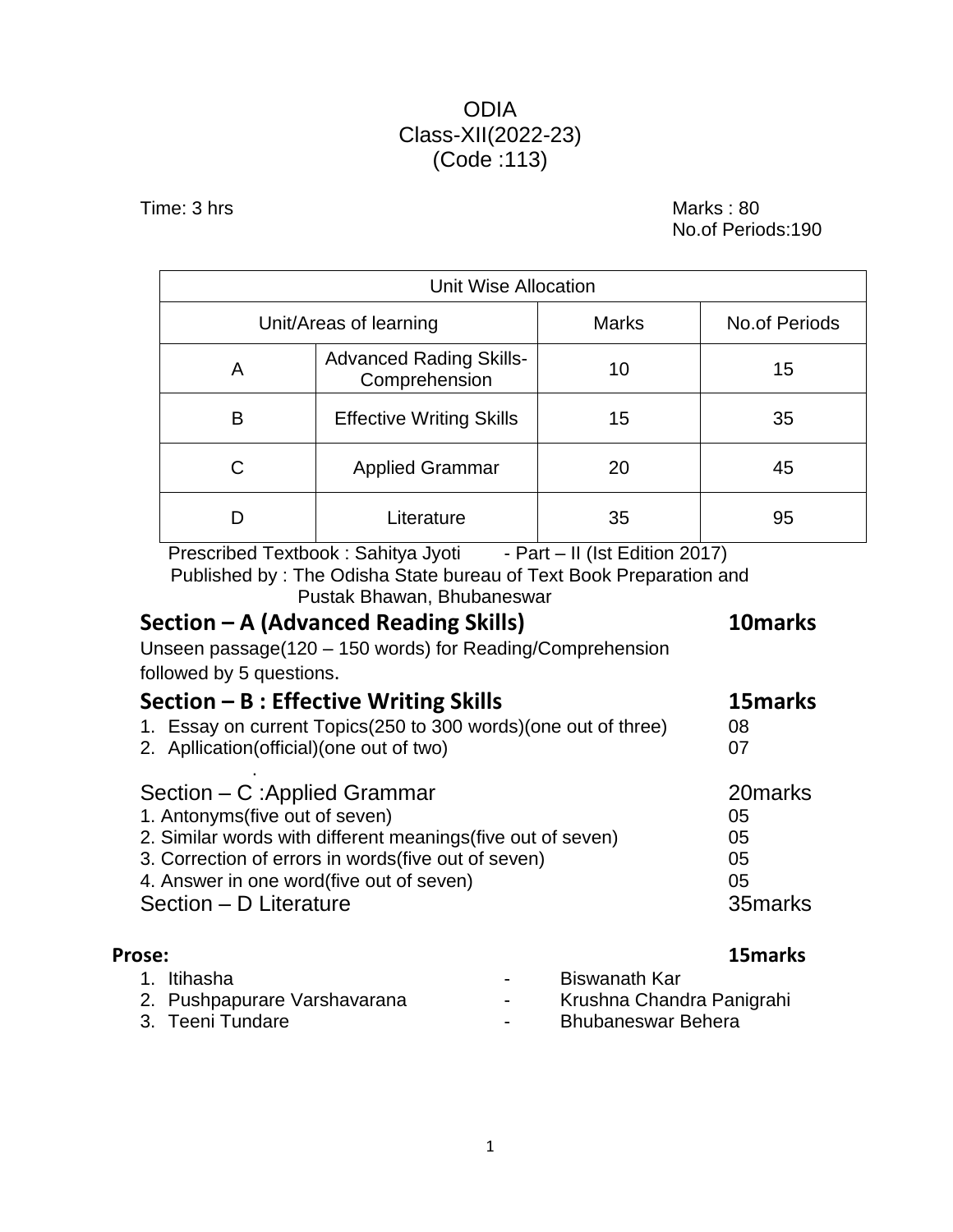| <b>Poetry</b>               |                          |                    | 15 marks                |
|-----------------------------|--------------------------|--------------------|-------------------------|
| 1. Bada Pana                |                          |                    | Radhanath Ray           |
| 2. Tapaswinira Patra        |                          |                    | Gangadhar Meher         |
| 3. Bandira Viraha Vyatha    |                          |                    | Gopabandhu Das          |
| 4. Pingalara Abhisara       |                          |                    | Radhamohan Gadanayak    |
| <b>Short Stories</b>        |                          |                    | <b>5marks</b>           |
| 1. Sabhya Jamindar          |                          |                    | Fakir Mohan Senapati    |
| 2. Pataka Uttolana          |                          |                    | <b>Surendra Mohanty</b> |
| 3. Rup Narayan Saha         |                          |                    | Akhila Mohan Pattnaik   |
|                             | Design of Question Paper |                    |                         |
| Section – A                 |                          |                    |                         |
| Q1. Comprehension           |                          |                    | $5 \times 2 = 10$       |
| $Section - B$               |                          |                    |                         |
| Q2. Essay(250 to 300 words) |                          |                    | $1 \times 8 = 08$       |
| Q3. Application (official)  |                          |                    | $1 \times 7 = 07$       |
| Section $- C$               |                          |                    |                         |
| Q4. Grammar                 |                          |                    | $10x = 10$              |
| Q5. Grammar                 |                          |                    | $10 \times 1 = 10$      |
| Section - D                 |                          |                    |                         |
| Q6. Explanation             | Prose                    |                    | $1 \times 5 = 05$       |
| Q7. Short Questions-        | Prose                    |                    | $3 \times 2 = 06$       |
| Q8. MCQ                     | Prose                    |                    | $4 \times 1 = 04'$      |
| Q9. Explanation             | Poetry                   |                    | $1 \times 5 = 05$       |
| Q10. Short Questions-       | Poetry                   |                    | $3 \times 2 = 06$       |
| Q.11. MCQ                   | Poetry                   |                    | $4 \times 1 = 04$       |
| Q.12. Non-detailed -        |                          |                    | $1x 5 = 05$             |
|                             |                          | <b>Total Marks</b> | 80                      |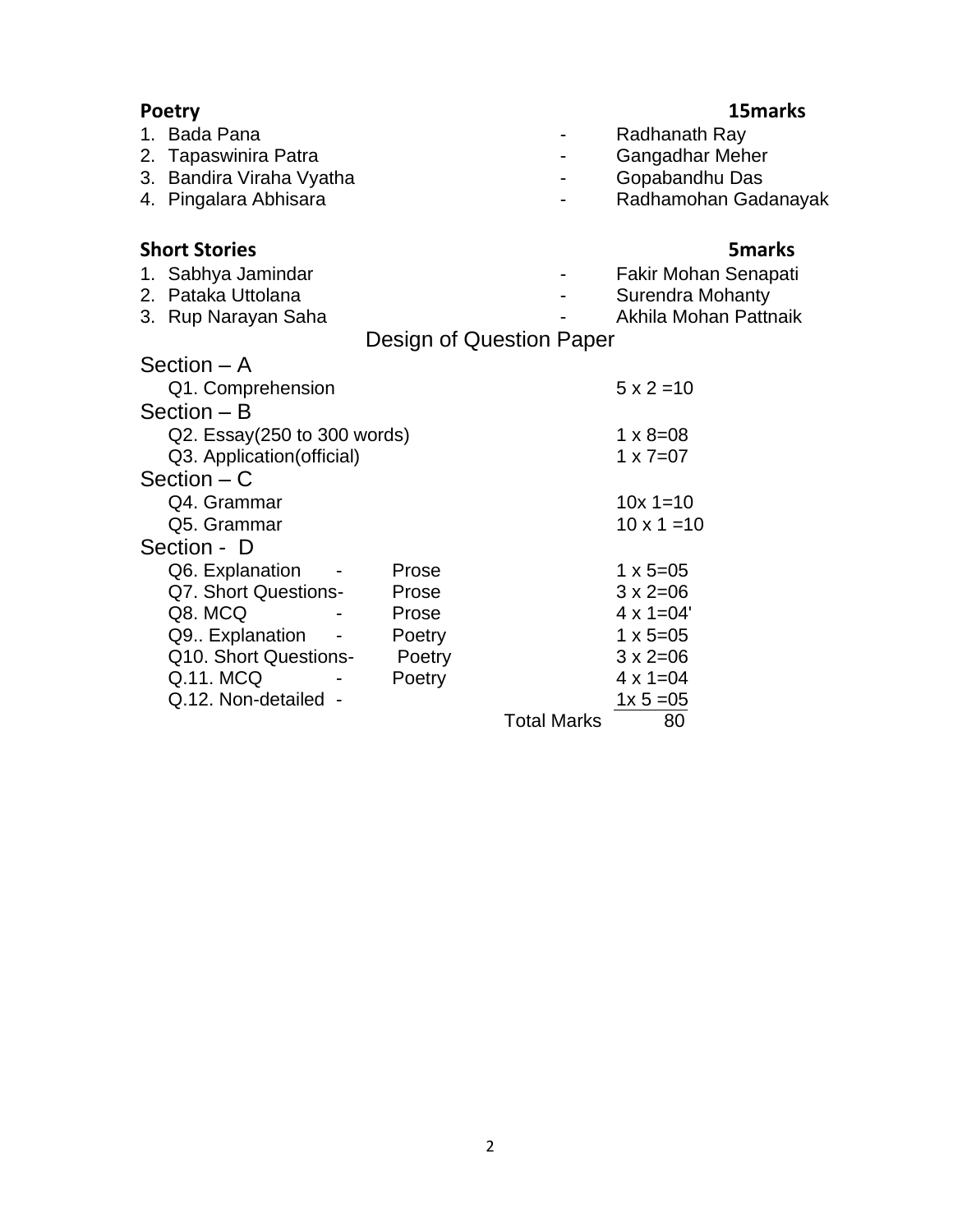## BLUE PRINT CLASS – XII

| <b>Skill</b> | <b>Marks</b><br>allotted | $L.A - I$<br>(788) | $L.A - II$<br>(5marks)         | S.A<br>(2marks)       | V.S.A<br>(1mark)      | Total<br><b>Marks</b> |
|--------------|--------------------------|--------------------|--------------------------------|-----------------------|-----------------------|-----------------------|
| Reading      | 10                       |                    |                                | Q1(5x2)               |                       | 10                    |
| Writing      | 15                       | Q2(1x8)<br>Q3(1x7) |                                |                       |                       | 15                    |
| Grammar      | 20                       |                    |                                |                       | Q4(10x1)<br>Q5 (10x1) | 20                    |
| Literature   | 35                       |                    | Q6(1x5)<br>Q9(1x5)<br>Q12(1x5) | Q7(3 x2)<br>Q10(3x 2) | Q8(4x1)<br>Q11(4x1)   | 35                    |

Total Marks – 80

| Easy – Remembering question                             | -                        | <b>20%</b> |
|---------------------------------------------------------|--------------------------|------------|
| Average – Understanding and Application                 |                          | $50\%$     |
| Analysing                                               | $\overline{\phantom{0}}$ | <b>20%</b> |
| Difficult – Higher order thinking, evaluating, creating |                          | 10%        |

#### Question Wise break up

| Type of   | Marks per   | Question No     | Total No of | <b>Total Marks</b> |  |  |
|-----------|-------------|-----------------|-------------|--------------------|--|--|
| Question  | question    |                 | question    |                    |  |  |
| $L.A - 1$ | $8 + 7$     | Q <sub>2</sub>  |             | 15                 |  |  |
|           |             | Q <sub>3</sub>  |             |                    |  |  |
| $L.A-II$  | $5 + 5 + 5$ | Q6,Q9,Q12       |             | 15                 |  |  |
| S.A       | $10+6+6$    | Q1,Q7,Q10       |             | 22                 |  |  |
| V.S.A     | $20+4+4$    | Q4, Q5, Q8, Q11 |             | 28                 |  |  |
|           | 80          | 12              | 12          | 80                 |  |  |